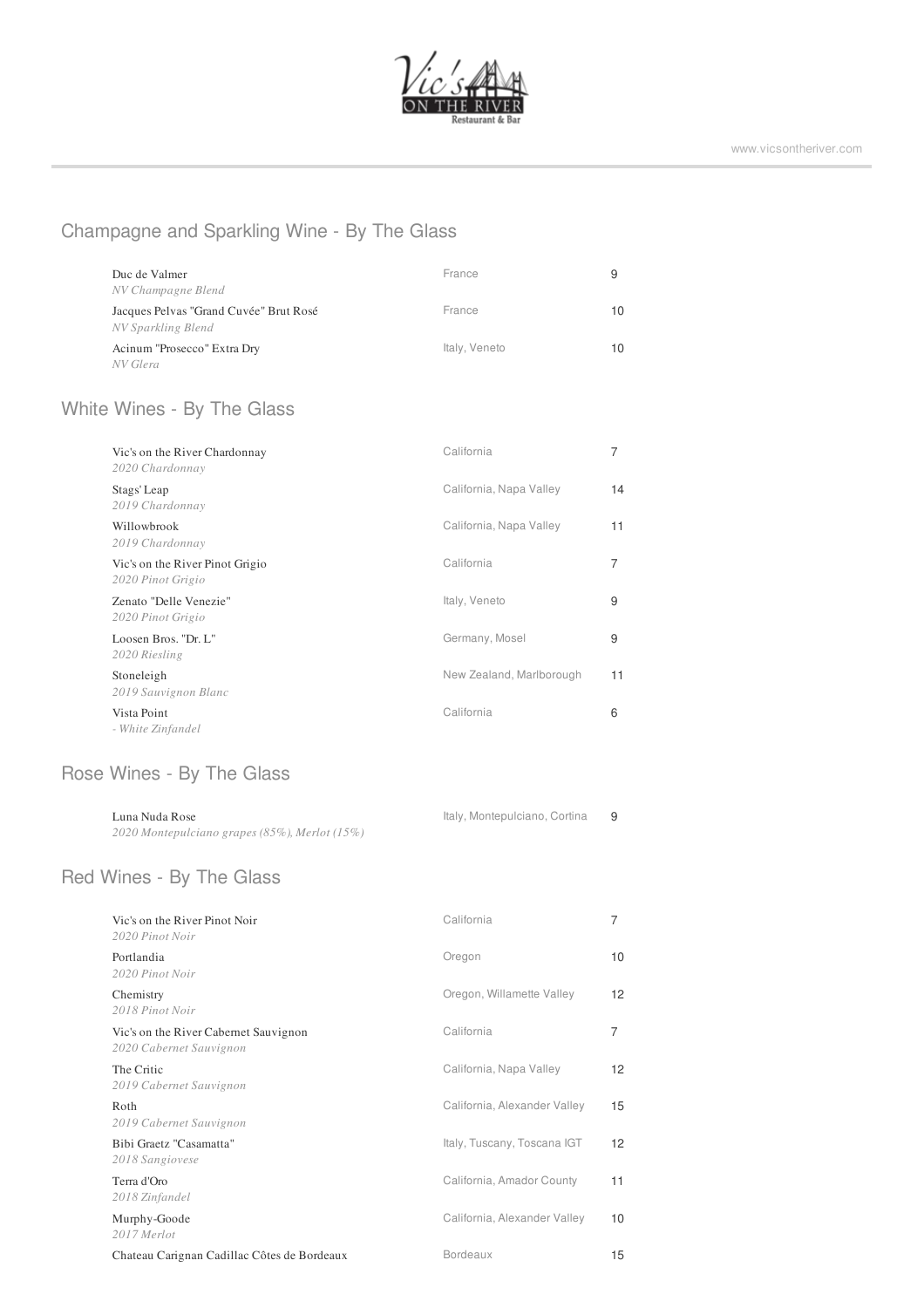## Sparklings

### Champagne, Cava, Prosecco, and Sparkling Wine

| Duc de Valmer<br>NV Champagne Blend                          | France                     | 36  |
|--------------------------------------------------------------|----------------------------|-----|
| Acinum "Prosecco" Extra Dry<br>NV Glera                      | Italy, Veneto              | 40  |
| Jacques Pelvas "Grand Cuvée" Brut Rosé<br>NV Sparkling Blend | France                     | 40  |
| Mumm Napa "Brut Prestige"<br>NV Champagne Blend              | California, Napa Valley    | 60  |
| Schramsberg "Mirabelle" Brut<br>NV Champagne Blend           | California, Napa Valley    | 64  |
| Veuve Clicquot "Brut"<br>NV Champagne Blend                  | France, Champagne          | 130 |
| Moët & Chandon "Impérial"<br>NV Champagne Blend              | France, Champagne, Epernay | 130 |
| Dom Pérignon "Brut"<br>2010 Champagne Blend                  | France, Champagne          | 315 |

## **Whites**

## Chardonnay

| Vic's on the River Chardonnay<br>2020 Chardonnay         | California                           | 28  |
|----------------------------------------------------------|--------------------------------------|-----|
| William Hill "Central Coast"<br>2020 Chardonnay          | California, Central Coast            | 36  |
| Chateau Ste. Michelle<br>2019 Chardonnay                 | Washington, Columbia Valley          | 38  |
| Simi<br>2018 Chardonnay                                  | California, Sonoma County            | 42  |
| Diora "La Splendeur du Soleil"<br>2018 Chardonnay        | California, Monterey                 | 44  |
| Willowbrook<br>2019 Chardonnay                           | California, Napa Valley              | 44  |
| <b>Buehler Vineyards</b><br>2018 Chardonnay              | California, Russian River<br>Valley  | 48  |
| Sonoma-Cutrer "Russian River Ranches"<br>2020 Chardonnay | California, Russian River<br>Valley  | 50  |
| Stags' Leap<br>2019 Chardonnay                           | California, Napa Valley              | 56  |
| CrossBarn<br>2019 Chardonnay                             | California, Sonoma Coast             | 62  |
| Bouchard Aîné "Pouilly-Fuissé"<br>2019 Chardonnay        | France, Burgundy, Mâconnais          | 66  |
| Cakebread Cellars<br>2019 Chardonnay                     | California, Napa Valley              | 91  |
| 7D<br>2018 Chardonnay                                    | California, Napa Valley,<br>Carneros | 97  |
| Chateau Montelena<br>2018 Chardonnay                     | California, Napa Valley              | 114 |
| Hudson Vineyards<br>2014 Chardonnay                      | California, Napa Valley,<br>Carneros | 200 |
|                                                          |                                      |     |

Pinot Grigio / Pinot Gris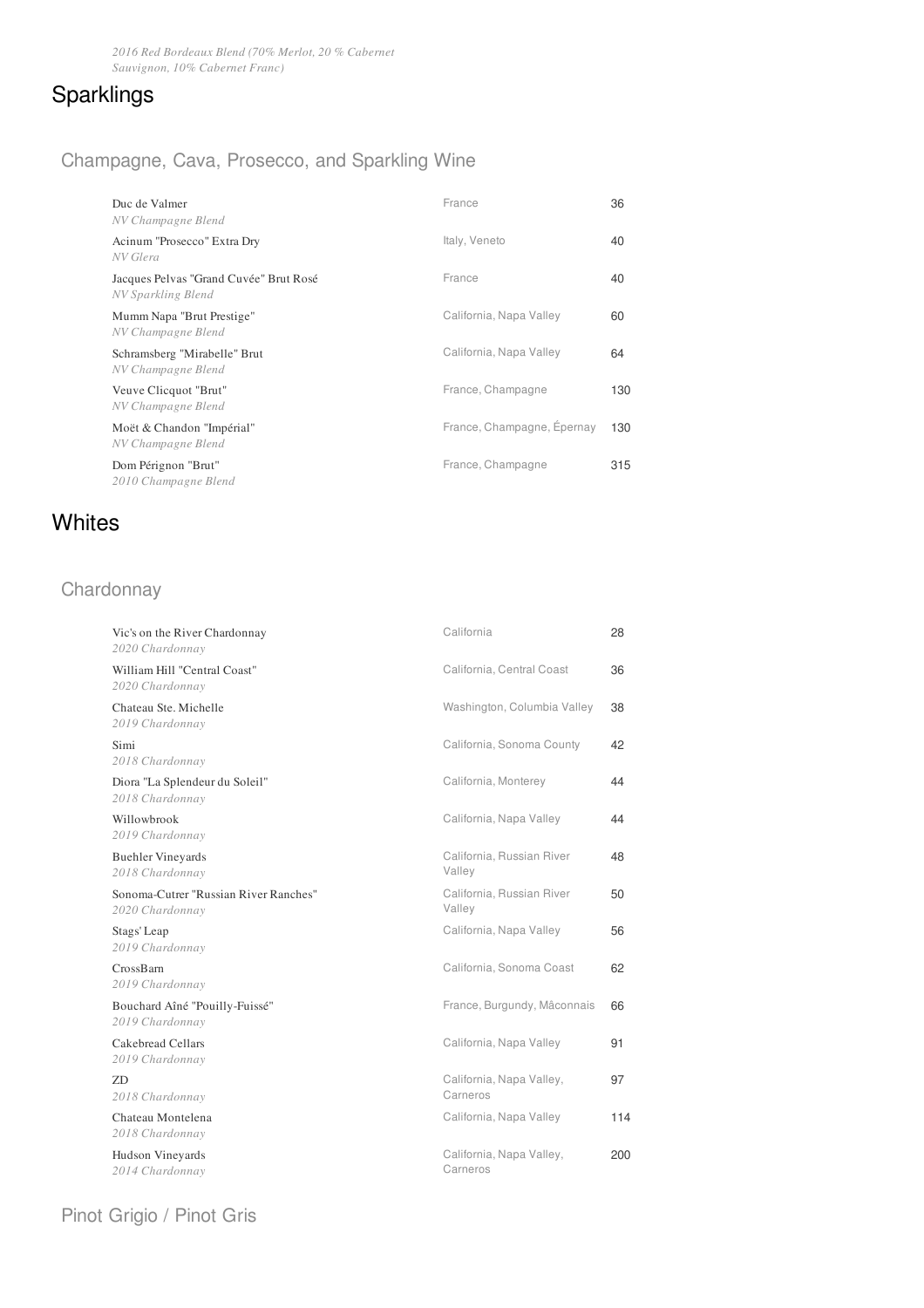| Vic's on the River Pinot Grigio<br>2020 Pinot Grigio | California                  | 28 |
|------------------------------------------------------|-----------------------------|----|
| Zenato "Delle Venezie"<br>2020 Pinot Grigio          | Italy, Veneto               | 36 |
| Banfi "Centine"<br>2020 Pinot Grigio                 | Italy, Tuscany, Toscana IGT | 45 |
| King Estate<br>2019 Pinot Gris                       | Oregon, Willamette Valley   | 49 |

## Riesling

| Loosen Bros. "Dr. L"<br>2020 Riesling     | Germany, Mosel                        | 40. |
|-------------------------------------------|---------------------------------------|-----|
| Trefethen "Dry Riesling"<br>2020 Riesling | California, Napa Valley, Oak<br>Knoll | 42  |

## Sauvignon Blanc

| Zolo<br>2020 Sauvignon Blanc             | Argentina, Mendoza        | 35 |
|------------------------------------------|---------------------------|----|
| Chateau St. Jean<br>2020 Sauvignon Blanc | California, Sonoma County | 36 |
| Stoneleigh<br>2019 Sauvignon Blanc       | New Zealand, Marlborough  | 44 |
| Honig<br>2019 Sauvignon Blanc            | California, Napa Valley   | 54 |

### Alternative Whites

| Gotas De Mar Albariño<br>2018 Albariño          | Spain, Rias Baixas        | 45 |
|-------------------------------------------------|---------------------------|----|
| Trimbach, Gewürztraminer<br>2018 Gewürztraminer | France, Alsace            | 67 |
| <b>Illahe</b><br>2019 Viognier                  | Oregon, Willamette Valley | 50 |

## Rosés

### Rose Wines

| Luna Nuda Rose<br>2020 Montepulciano grapes (85%), Merlot (15%)           | Italy, Montepulciano, Cortina          | 36 |
|---------------------------------------------------------------------------|----------------------------------------|----|
| Rock Point Rosé<br>2020 Pinot Noir                                        | Rouge Valley, Oregon                   | 37 |
| Love, Oregon Pinot Noir Rose'<br>2020 Pinot Noir                          | Willamette Valley, Oregon              | 40 |
| Klinker Brick and Roses<br>2020 Grenache, Carignane, Syrah, and Mourvedre | Lodi - Mokelumne River                 | 44 |
| Fleur de Mer "Côtes de Provence" Rosé<br>2019 Rosé Blend                  | France, Provence, Côtes de<br>Provence | 45 |

## Reds

## Cabernet Sauvignon and Blends

*2019 Cabernet Sauvignon*

| Vic's on the River Cabernet Sauvignon | California                | 28 |
|---------------------------------------|---------------------------|----|
| 2020 Cabernet Sauvignon               |                           |    |
| William Hill "Central Coast"          | California. Central Coast | 36 |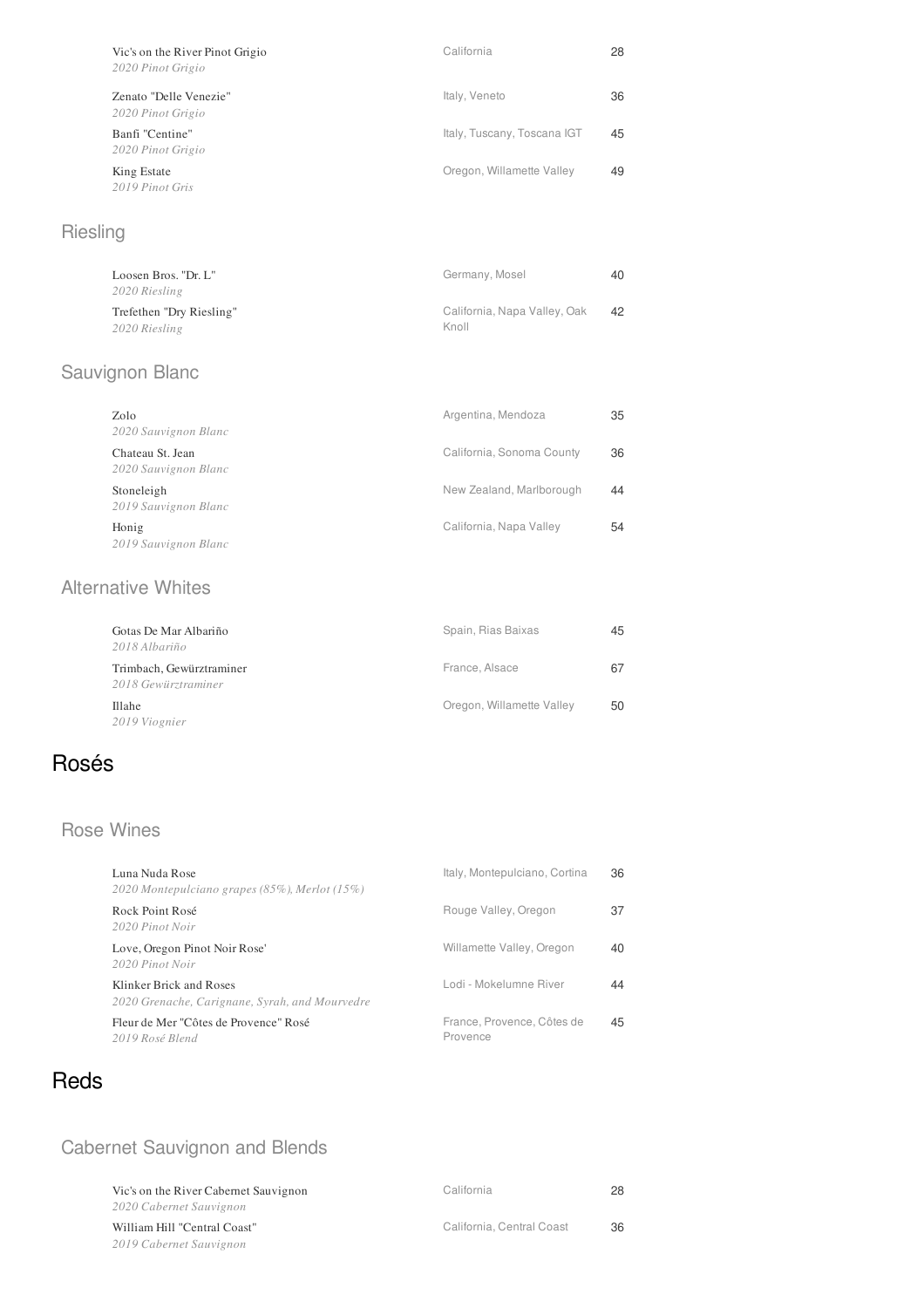| The Critic<br>2019 Cabernet Sauvignon                       | California, Napa Valley                               | 48   |
|-------------------------------------------------------------|-------------------------------------------------------|------|
| Roth<br>2019 Cabernet Sauvignon                             | California, Alexander Valley                          | 60   |
| Franciscan<br>2019 Cabernet Sauvignon                       | California, Napa Valley                               | 61   |
| Sterling<br>2019 Cabernet Sauvignon                         | California, Napa Valley                               | 64   |
| Robert Mondavi "Napa Valley"<br>2018 Cabernet Sauvignon     | California, Napa Valley                               | 76   |
| CrossBarn "Sonoma County"<br>2018 Cabernet Sauvignon        | California, Sonoma County                             | 92   |
| Rombauer<br>2018 Cabernet Sauvignon                         | California, Napa Valley                               | 97   |
| Honig<br>2018 Cabernet Sauvignon                            | California, Napa Valley                               | 98   |
| Ferrari-Carano "Trésor"<br>2015 Red Bordeaux Blend          | California, Alexander Valley                          | 104  |
| Von Strasser "Diamond Mountain"<br>2013 Cabernet Sauvignon  | California, Napa Valley,<br>Diamond Mountain District | 110  |
| Hall<br>2018 Cabernet Sauvignon                             | California, Napa Valley                               | 118  |
| BV "Tapestry Reserve"<br>2017 Red Bordeaux Blend            | California, Napa Valley                               | 124  |
| Freemark Abbey<br>2018 Cabernet Sauvignon                   | California, Napa Valley                               | 124  |
| Jordan<br>2017 Cabernet Sauvignon                           | California, Alexander Valley                          | 130  |
| ZD<br>2016 Cabernet Sauvignon                               | California, Napa Valley                               | 140  |
| Cakebread Cellars<br>2018 Cabernet Sauvignon                | California, Napa Valley                               | 154  |
| Silver Oak "Alexander Valley"<br>2017 Cabernet Sauvignon    | California, Alexander Valley                          | 160  |
| Silver Oak "Napa Valley"<br>2016 Cabernet Sauvignon         | California, Napa Valley                               | 190  |
| Paul Hobbs "Napa Valley"<br>2017 Cabernet Sauvignon         | California, Napa Valley                               | 190  |
| Caymus "Special Selection"<br>2015 Cabernet Sauvignon       | California, Napa Valley                               | 245  |
| Heitz Cellar "Martha's Vineyard"<br>2004 Cabernet Sauvignon | California, Napa Valley                               | 326  |
| Lail Vineyards "J. Daniel Cuvée"<br>2015 Cabernet Sauvignon | California, Napa Valley                               | 364  |
| Lail Vineyards "J. Daniel Cuvée"<br>2016 Cabernet Sauvignon | California, Napa Valley                               | 365  |
| Amuse Bouche<br>2013 Red Bordeaux Blend                     | California, Napa Valley                               | 464  |
| Amuse Bouche<br>2012 Red Blend                              | California, Napa Valley                               | 464  |
| Screaming Eagle<br>2012 Cabernet Sauvignon                  | California, Napa Valley,<br>Oakville                  | 3000 |
| <b>Merlot and Bordeaux</b>                                  |                                                       |      |
| Murphy-Goode<br>2017 Merlot                                 | California, Alexander Valley                          | 40   |
| Frei Brothers "Reserve"<br>2018 Merlot                      | California, Dry Creek Valley                          | 44   |
| Decoy "Sonoma County"<br>2019 Merlot                        | California, Sonoma County                             | 56   |
| Chateau Carignan Cadillac Côtes de Bordeaux                 | Bordeaux                                              | 60   |

*2016 Red Bordeaux Blend (70% Merlot, 20 % Cabernet*

*Sauvignon, 10% Cabernet Franc)*

Cain Cuvée "NV16"

California, Napa Valley 70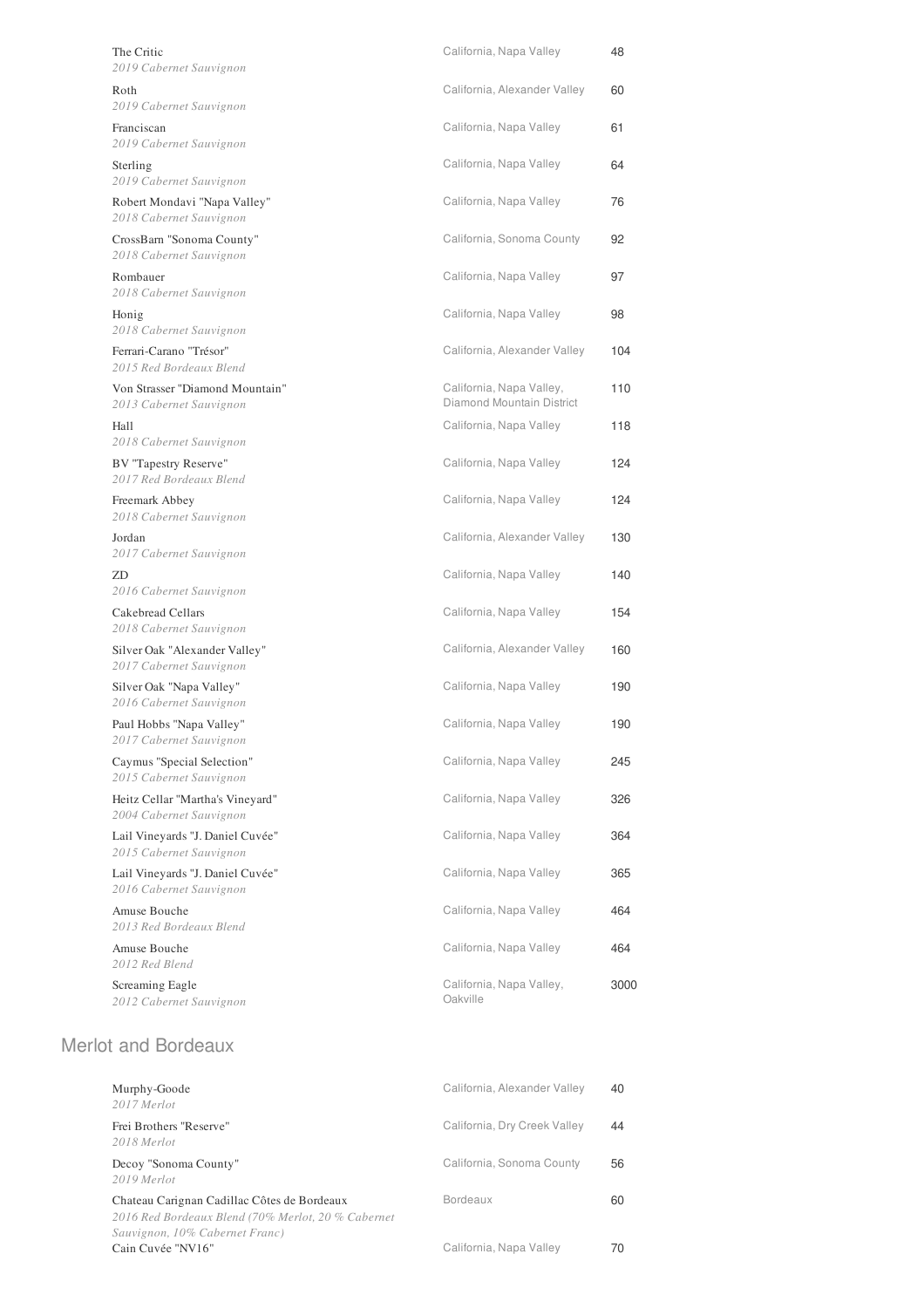| - Red Blend<br>Gundlach Bundschu<br>2015 Merlot                     | California, Sonoma Valley                  | 105 |
|---------------------------------------------------------------------|--------------------------------------------|-----|
| Château Carbonnieux "Pessac-Léognan"<br>2017 Red Bordeaux Blend     | France, Bordeaux, Graves                   | 140 |
| Château Pape Clément "Bernard Magrez"<br>2006 Red Bordeaux Blend    | France, Bordeaux, Graves                   | 261 |
| Chateau d'Ausone "Chapelle d'Ausone"<br>2012 Red Bordeaux Blend     | France, Bordeaux, St. Emilion<br>Grand Cru | 355 |
| Château Léoville-Poyferré "Saint-Julien"<br>2009 Red Bordeaux Blend | France, Bordeaux, St. Julien               | 495 |

### Pinot Noir

| Vic's on the River Pinot Noir<br>2020 Pinot Noir           | California                           | 28  |
|------------------------------------------------------------|--------------------------------------|-----|
| Estancia<br>2020 Pinot Noir                                | California, Monterey County          | 36  |
| Portlandia<br>2020 Pinot Noir                              | Oregon                               | 40  |
| Erath<br>2018 Pinot Noir                                   | Oregon, Willamette Valley            | 47  |
| Chemistry<br>2018 Pinot Noir                               | Oregon, Willamette Valley            | 48  |
| Louis Jadot "Bourgogne"<br>2018 Pinot Noir                 | France, Burgundy, Bourgogne          | 58  |
| La Crema "Sonoma Coast"<br>2018 Pinot Noir                 | California, Sonoma Coast             | 60  |
| King Estate<br>2018 Pinot Noir                             | Oregon, Willamette Valley            | 63  |
| Etude<br>2018 Pinot Noir                                   | California, Napa Valley,<br>Carneros | 70  |
| Ken Wright<br>2020 Pinot Noir                              | Oregon, Willamette Valley            | 72  |
| Adelsheim<br>2019 Pinot Noir                               | Oregon, Willamette Valley            | 79  |
| Belle Glos "Clark & Telephone Vineyard"<br>2020 Pinot Noir | California, Santa Maria Valley       | 89  |
| Dutton Goldfield "Dutton Ranch"<br>2018 Pinot Noir         | California, Russian River<br>Valley  | 99  |
| Victor Fagon "Bourgogne Cote D'or"<br>2019 Pinot Noir      | Burgundy, France                     | 105 |
| Kistler "Sonoma Coast"<br>2019 Pinot Noir                  | California, Russian River<br>Valley  | 119 |

# Syrah and Petite Syrah

| Penfolds "Koonunga Hill"<br>2018 Shiraz                  | Australia                           | 40  |
|----------------------------------------------------------|-------------------------------------|-----|
| Stags' Leap<br>2018 Petite Sirah                         | California, Napa Valley             | 71  |
| McPrice Myers "Beautiful Earth"<br>2014 Syrah Blend      | California, Paso Robles             | 94  |
| Terry Hoage Estate Vineyards "The Hedge"<br>$2015$ Syrah | California, Paso Robles             | 138 |
| DuMOL "Eddie's Patch"<br>2011 Syrah                      | California, Russian River<br>Valley | 173 |

## Zinfandel

| Terra d'Oro<br>2018 Zinfandel              | California, Amador County | 44 |
|--------------------------------------------|---------------------------|----|
| Klinker Brick "Old Vine"<br>2018 Zinfandel | California, Lodi          | 51 |